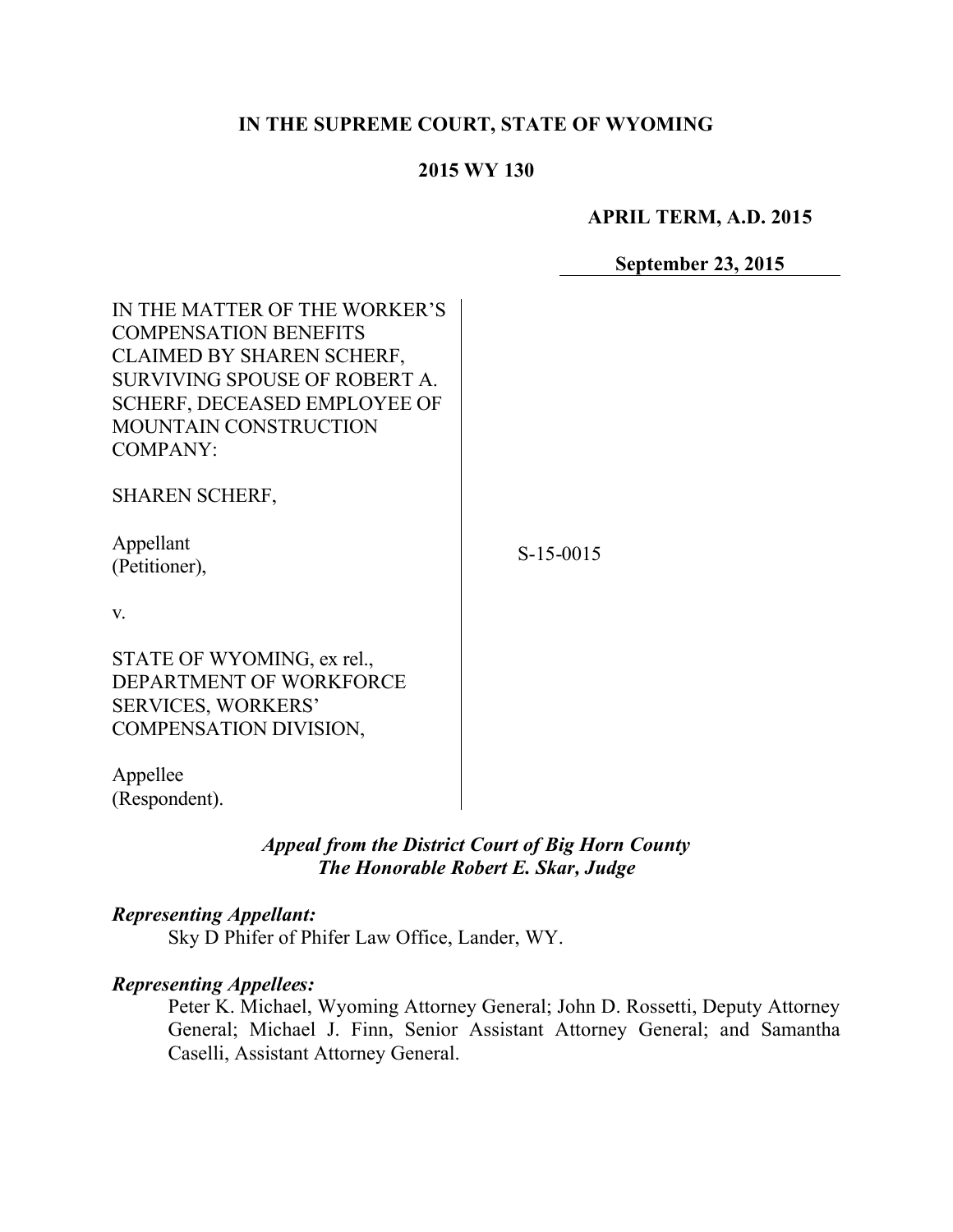### *Before BURKE, C.J., and HILL, \*KITE, DAVIS, and FOX, JJ.*

\* Justice Kite retired from judicial office effective August 3, 2015, and pursuant to Article 5, § 5 of the Wyoming Constitution and Wyo. Stat. Ann. § 5-1-106(f) (LexisNexis 2015) she was reassigned to act on this matter on August 4, 2015.

**NOTICE: This opinion is subject to formal revision before publication in Pacific Reporter Third. Readers are requested to notify the Clerk of the Supreme Court, Supreme Court Building, Cheyenne, Wyoming 82002, of any typographical or other formal errors so that correction may be made before final publication in the permanent volume.**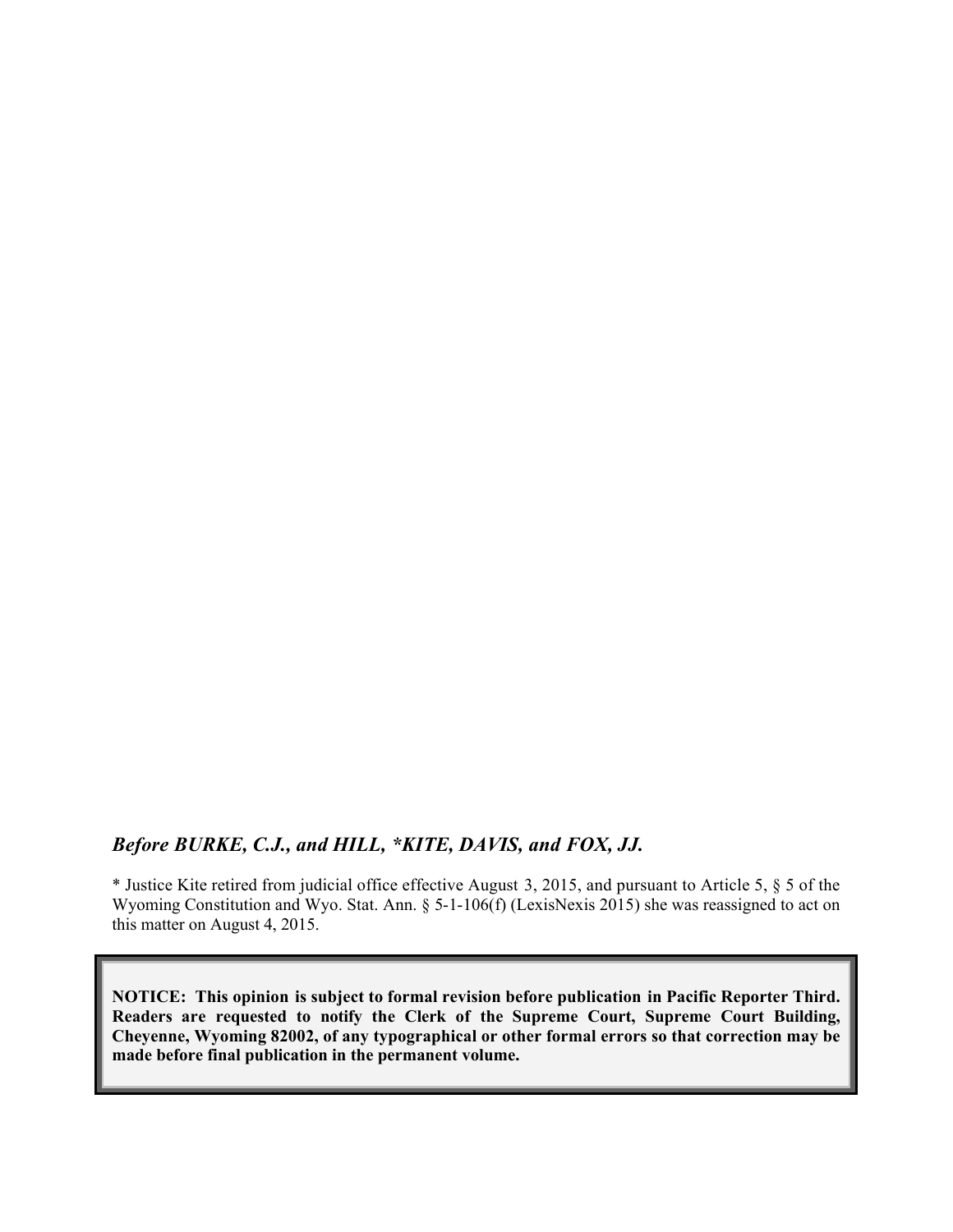# **HILL,** Justice.

[¶1] Robert Scherf died from a heart attack he suffered at work while servicing a front end loader. His widow Sharen Scherf (Claimant) applied for worker's compensation death benefits, and those benefits were denied. The Office of Administrative Hearings (OAH) upheld the denial of benefits, finding that although the Claimant had proved the required causal link between the work exertion and the heart attack, she had failed to prove that the exertion itself was unusual or abnormal for an employee servicing heavy equipment. The district court affirmed, and this appeal followed. We find the OAH order to be unsupported by substantial evidence and reverse and remand for entry of an order awarding benefits.

# **ISSUES**

[¶2] Claimant presents two issues on appeal, which she states as follows:

1. Was the denial of death benefits for the Claimant as a result of the death of her husband from a coronary condition arbitrary, capricious, an abuse of discretion or contrary to law?

2. Was the denial of death benefits for the Claimant as a result of the death of her husband from a coronary unsupported by substantial evidence?

# **FACTS**

[¶3] Robert Scherf began working for Mountain Construction Company shortly after the company was formed in 1999 or 2000. Mountain Construction does road construction, primarily highway paving and crushing, throughout Wyoming. During his employment with Mountain Construction, Mr. Scherf worked in a number of positions, including as a truck driver, loader operator, and oiler. Mike Frost, president of Mountain Construction and one of its co-owners, described Mr. Scherf as one of the company's better hands.

[¶4] Although Mike Frost considered Mr. Scherf one of the company's better hands, Mountain Construction, on June 3, 2011, fired Mr. Scherf. At that time, Mr. Scherf was working as a truck driver and had had a couple of mishaps, first pulling a truck loaded with asphalt into a ditch where it became stuck and shortly thereafter failing to open the tarps on a truck before the truck was reloaded. Nearly immediately after the company fired Mr. Scherf, Mike Frost offered to rehire Mr. Scherf in the position of oiler, which is the position responsible for maintaining the heavy equipment, including fueling the equipment every night, changing oil as needed, greasing equipment, and changing air filters.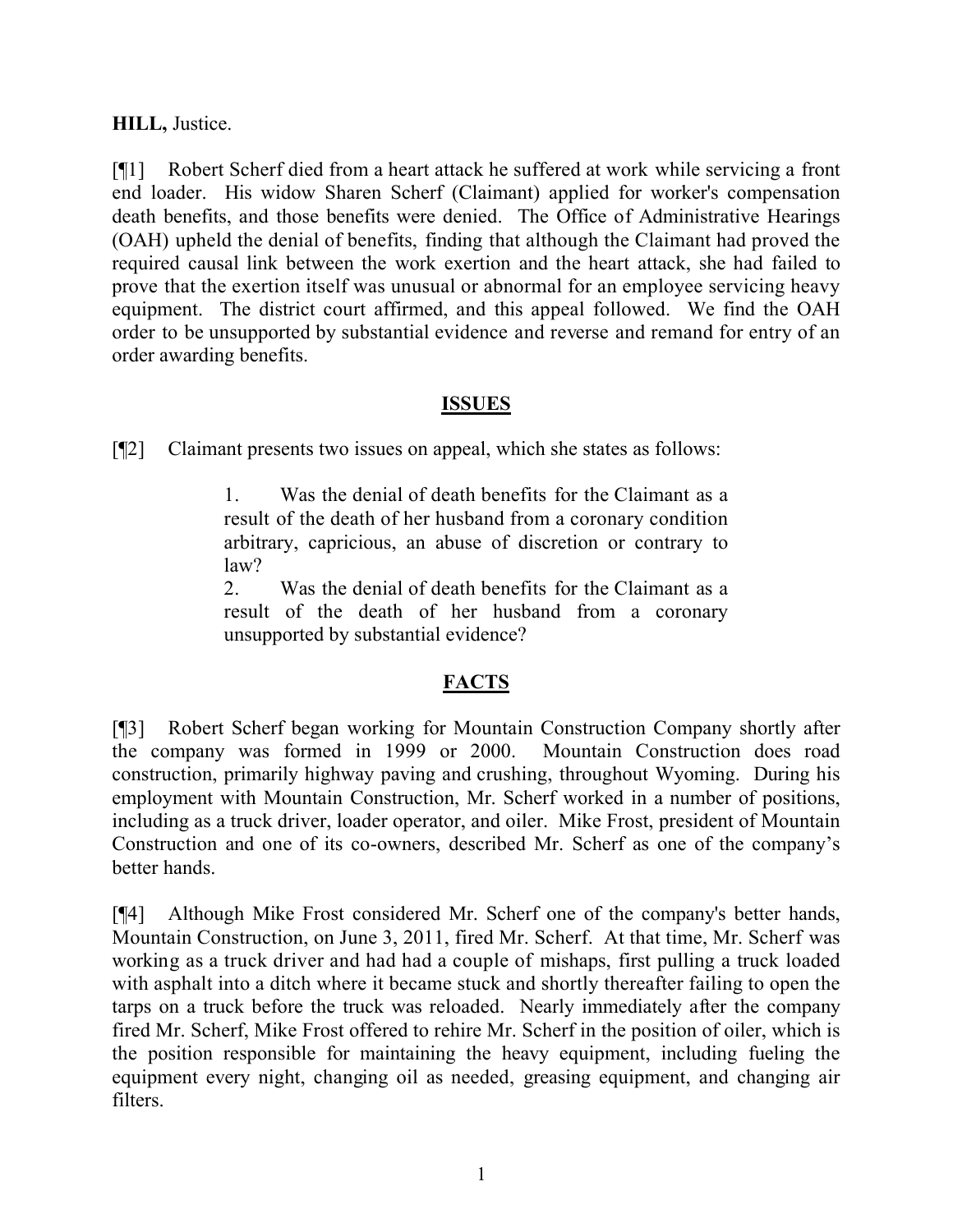[¶5] Mr. Scherf accepted the position of oiler but requested some time off before beginning work as an oiler. In making that request, Mr. Scherf told Mr. Frost that he had not been feeling well, and he felt that this was the reason for his mistakes. Mike Frost told him it was fine to take the time he needed to heal. Mr. Scherf then began work as an oiler on Monday, June 13, 2011, at a jobsite outside Greybull, Wyoming.

[¶6] When Mr. Scherf was out of town for work, it was his routine to talk at least daily with his wife (Claimant), who was home in Lander, Wyoming. In keeping with that routine, Mr. Scherf called Claimant after he completed work on Thursday, June 16, 2011. Claimant described that conversation:

> A. \* \* \* Then he called me that Thursday, and told me that he had pulled some rib muscles. He told me that this loader he was servicing was really hard to get the panel out and put it back in. He said, I pulled some rib muscles.

> > Q. Did he say why it was really hard to pull out?

A. He said it was just really crusted up with mud and stuff.

Q. Did he tell you anything else about what he felt at the time that he was doing this? You said he felt like he pulled some ribs. Did he tell you how else it felt?

A. He said, I feel very nauseated and light-headed.

Q. Had he ever pulled ribs before?

A. Yes.

Q. And had he ever had a heart attack before?

A. No.

Q. So what did he tell you that he did then?

A. He said that Stu Eckhart drove in, and he had gone to Stu and asked him if he wanted him to service his vehicle. He said, well, you might as well, so he did that. Then he got in his truck and he left. He said that he felt nauseated and light-headed and he stopped on the side of the road.

Stu had started – when he seen Bob, Bob just stuck his hand out the window and told him to go on because he could see it was Stu. He stopped about two or three times he said, and then he got to the camper.

Q. Going back to when he was working on the loader and he had to open up the panel, did he say how much exertion – how hard it was?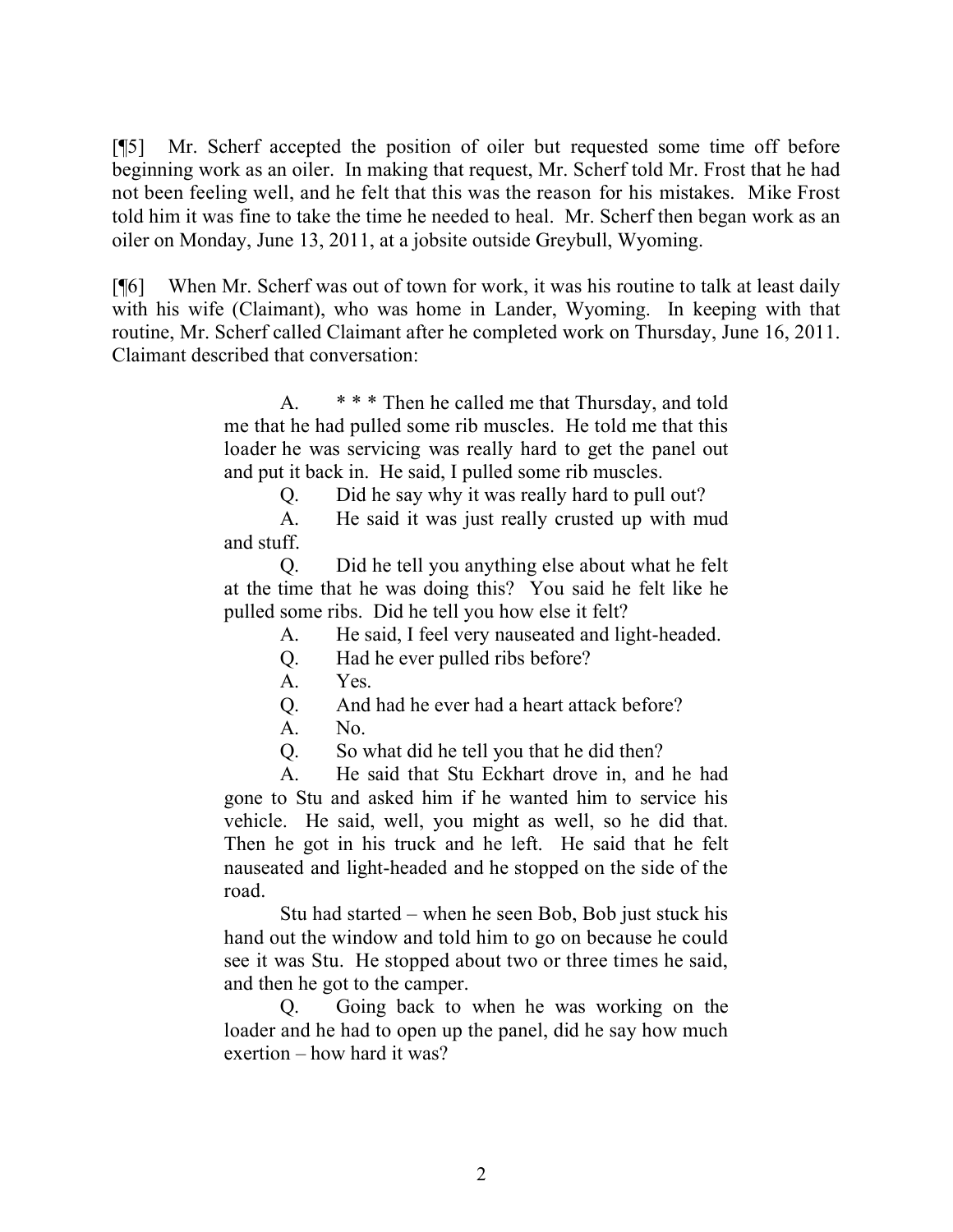A. It was very hard, he said, to get that out, and then he said, but mostly shoving it back in. He said that's when the pain came, when he was getting it back in.

[¶7] Claimant called Mr. Scherf the following morning, and he told her that he did not feel well and was not going to work that morning. Claimant stated he was not very coherent and hung up on her. Claimant then contacted a co-worker, who sent his daughter and grandson to check on Mr. Scherf. Mr. Scherf told them he just needed to sleep and asked that they leave. Claimant then contacted Mike Frost and asked him to check on her husband. Mr. Frost called Mr. Scherf, who told him he thought he had pulled a muscle in his chest or back and "that if everybody would just leave him alone, he could get some rest and he would be fine." Mr. Frost remained concerned so he visited Mr. Scherf in person. Mr. Frost found that Mr. Scherf looked tired and sick and did not make much sense. Mr. Frost suspected a heart attack and called an ambulance.

[¶8] Mr. Scherf was taken by ambulance to the hospital in Powell, Wyoming, where he was diagnosed with an "Acute ST elevation myocardial infarction." He was then transferred to Wyoming Medical Center in Casper, Wyoming. Mr. Scherf was treated without success at Wyoming Medical Center and died at 11:36 p.m. the evening of June 17, 2011. The cause of death was acute myocardial infarction with cardiogenic shock.

[¶9] On February 3, 2012, Claimant submitted an injury report to the Wyoming Workers' Safety and Compensation Division (Division). On March 5, 2012, the Division issued a final determination denying benefits on the grounds that the myocardial infarction was not a compensable injury and there was no indication that the work being performed by Mr. Scherf when he suffered his attack was unusual or abnormal for his job. Claimant objected, and the matter was referred to the OAH for hearing.

[¶10] In support of her claim that the work Mr. Scherf was performing when he had a heart attack directly caused the attack, Claimant submitted the expert opinion of cardiologist, John Rudoff, MD. Dr. Rudoff opined<sup>1</sup>:

> Mr. Robert Scherf was an approximately 68-year-old man, a long-time smoker, with chronic hypertension, hyperlipidemia, and renal insufficiency. Approximately 8:30 p.m. on June 16, 2011, while doing heavy physical work for his employer, consisting of straining to open and shut an access panel while doing maintenance on a 980G Loader, he suddenly felt the abrupt onset of pain shooting through his chest. He managed

<sup>&</sup>lt;sup>1</sup> We note that Dr. Rudoff's opinion indicates that Mr. Scherf suffered his heart attack while at work at 8:30 p.m. This is accurate. Oilers begin and end their work days later than the drivers/operators because they service the equipment after its use at the worksite.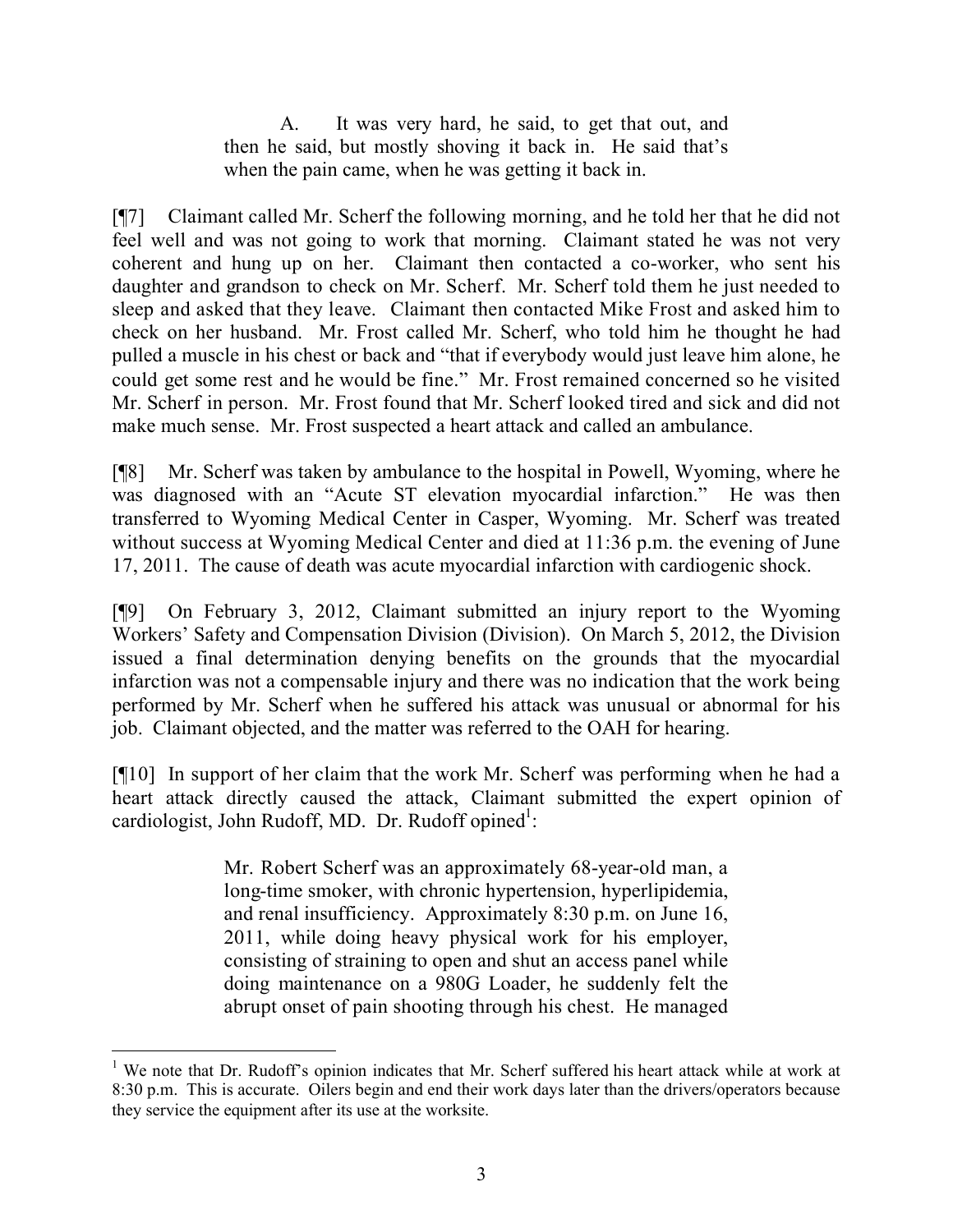to finish that work activity and a subsequent work activity. He was noted to be moving slowly.

The following morning, when his wife was unable to reach him by telephone, she called his place of employment and asked them to investigate. He was subsequently brought to Powell Valley Medical Center where he was found to be having a myocardial infarction.

He was immediately transferred by Life Flight to the Wyoming Medical Center, where he almost immediately had a syncopal event requiring cardiac resuscitation. At that time he was in cardiogenic shock and he was taken for emergency cardiac catheterization. The cardiac catheterization was done with considerable difficulty under emergency circumstances. Consideration was given to use of a balloon pump, but this could not be placed because of a large abdominal aortic aneurysm (which had not ruptured). The proximal left anterior descending coronary artery was chronically occluded with right to left collateral flow. The interventional cardiologist was able only to open one diagonal branch. After the procedure he was returned to the intensive care unit, where he subsequently died from cardiogenic shock.

There is no reasonable doubt that this patient died of an acute myocardial infarction. This is based on the presentation of his symptoms, the electrocardiograms, the troponin abnormalities, the findings at angiography, his hemodynamics, and his ultimate outcome. This is all mainstream cardiology, and is a well described and well understood course of acute myocardial infarction with cardiogenic shock. The mortality rate of cardiogenic shock is extremely severe, and even in the best of circumstances approaches 50%.

There is also no reasonable doubt that this myocardial infarction began while he was at work on June 16, 2011. Based upon the information presented in a narrative and also in the admitting dictation from Powell Valley Health Care, his presentation of an acute myocardial infarction was completely typical. This includes the acute onset of substernal chest pain described as beginning approximately 8:30 p.m., with radiation into the right arm as far as the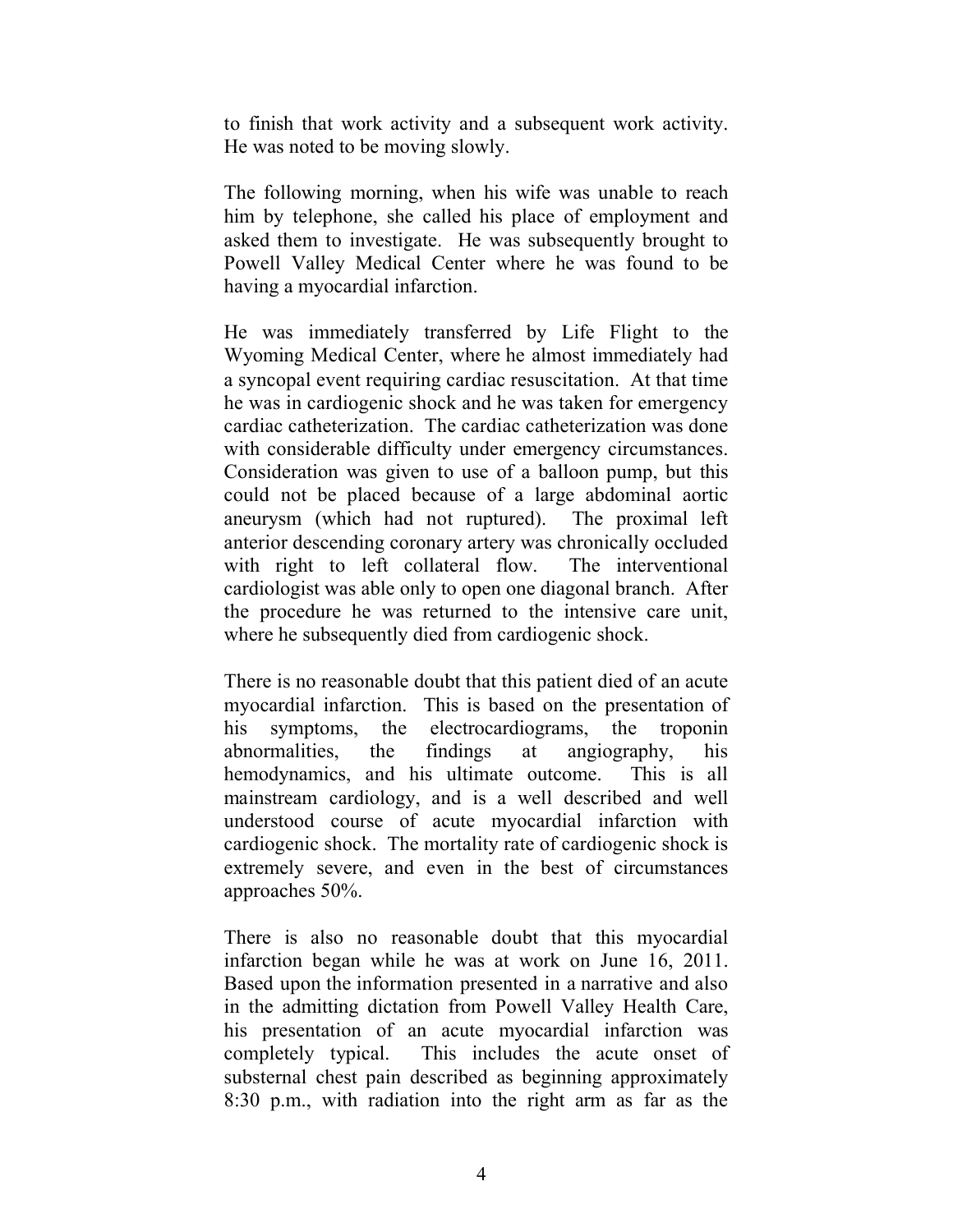elbow. Associated symptoms included diaphoresis, dizziness, and nausea. This is indeed a perfectly typical presentation of a myocardial infarction. This is particularly evident in the setting of his being a high risk individual, with ongoing heavy smoking, hypertension, and hyperlipidemia.

Furthermore, it is also my considered opinion, based upon my experience as a cardiologist with approximately 25 years' experience with many cases of acute myocardial infarction, that there was a direct material causal connection between the immediate phase of his heavy work and the onset of his acute myocardial infarction. The precise mechanism of this is presumed to be, with probably 90% likelihood, acute rupture of a non-occlusive plaque in the diagonal branch of the anterior descending. This was precipitated here by sudden exertion that was more severe than usual. The reason for the assertion of 90% likelihood is that at least that percentage of acute myocardial infarctions is caused by an acute plaque rupture.

While it is clearly true that the majority of myocardial infarctions begin at rest, that is because people generally spend more time at rest than they do in acute strenuous exertion. The mechanisms and triggers of plaque rupture are complicated and multifactorial. These generally include a combination of humoral factors such as adrenaline release, inflammation, and dynamic blood vessel tone; and also include mechanical factors such as shear forces, blood viscosity, and the degree of underlying arterial narrowing. It is quite clear, and in keeping with mainstream cardiology thinking, that in this vulnerable individual, the abrupt effort of attempting to make a repair on the equipment he was working on materially contributed to most of those factors, both mechanical and humoral.

This is very similar to the well-known "snow shoveling myocardial infarction" which has been described for many decades in cardiology. A previously asymptomatic individual does unusually heavy exertion, and abruptly develops symptoms and findings consistent with acute myocardial infarction. It is unfortunately the case that the most common initial presentation of coronary artery disease is either sudden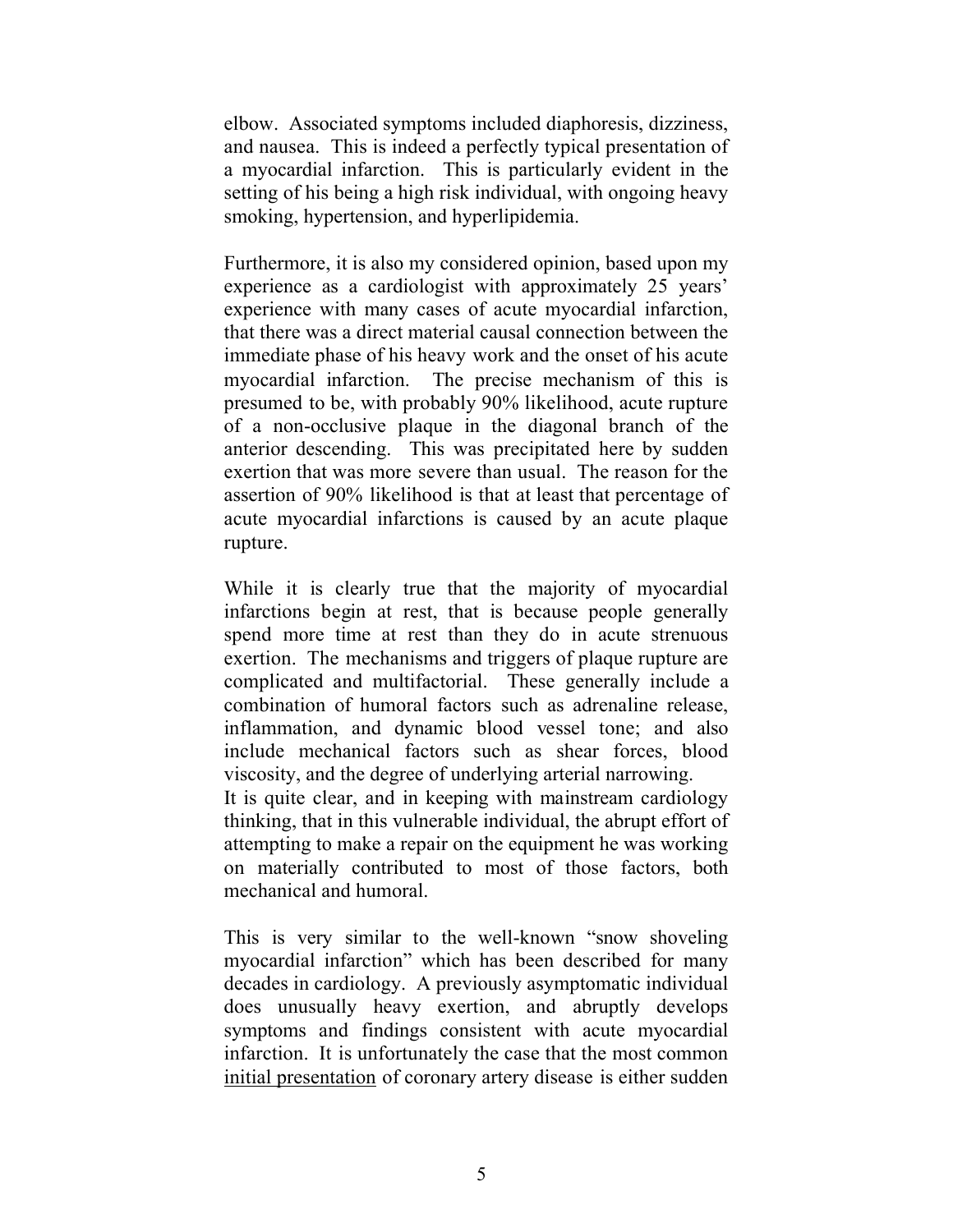cardiac death or acute myocardial infarction, as it was in this case.

[¶11] The OAH accepted Dr. Rudoff's opinion that there was a direct causal link between Mr. Scherf's work and his myocardial infarction. The OAH rejected the claim for benefits, however, on the ground that Claimant had not met her burden of showing that the employment stress that led to the myocardial infarction was unusual to or abnormal for the particular employment in which Mr. Scherf was engaged. The OAH concluded:

> 9. By way of the competent medical evidence provided by Dr. Rudoff, together with the other evidence produced, the Office is convinced that there was a direct causal connection between the condition under which Mr. Scherf was performing the maintenance of the loader on June 16, 2011, and the myocardial infarction in that the acute symptoms of the condition were clearly manifested not later than four hours after that causative exertion. W.S. § 27-14-  $603(b)(i)$  and  $(iii)$ .

> 10. Claimant also has the burden to demonstrate that the causative exertion occurred during a period of time that the stress was clearly unusual to or abnormal for employees in that particular employment, irrespective of whether the employment stress was unusual to or abnormal for that particular employee. W.S.  $\S$  27-14-603(b)(ii). This has been identified by the Wyoming Supreme Court as an objective test which requires examination more of the job rather than the individual performing the job. *Loomer v. State ex rel. Wyoming Workers' Safety and Compensation Div.*, 2004 WY 47, ¶ 22, 88 P.3d 1036, 1043 (Wyo. 2004).

> 11. Claimant's "particular employment" at the time of his cardiac event was that of oiler, or one who performs routine maintenance on, among other things, the 980G loader. Claimant argues that her husband was performing routine maintenance but that the conditions were not routine, in that the equipment was covered with mud which required an additional exertion on his part. If the paving operation was up and going, as it was on June 16, 2011, the equipment must be maintained, regardless of the muddy equipment.

> 12. Dr. Rudoff testified that there was a sudden exertion more severe than usual, and this has to be based upon the statement forwarded to him by Claimant's counsel which again reiterated the discussion by and between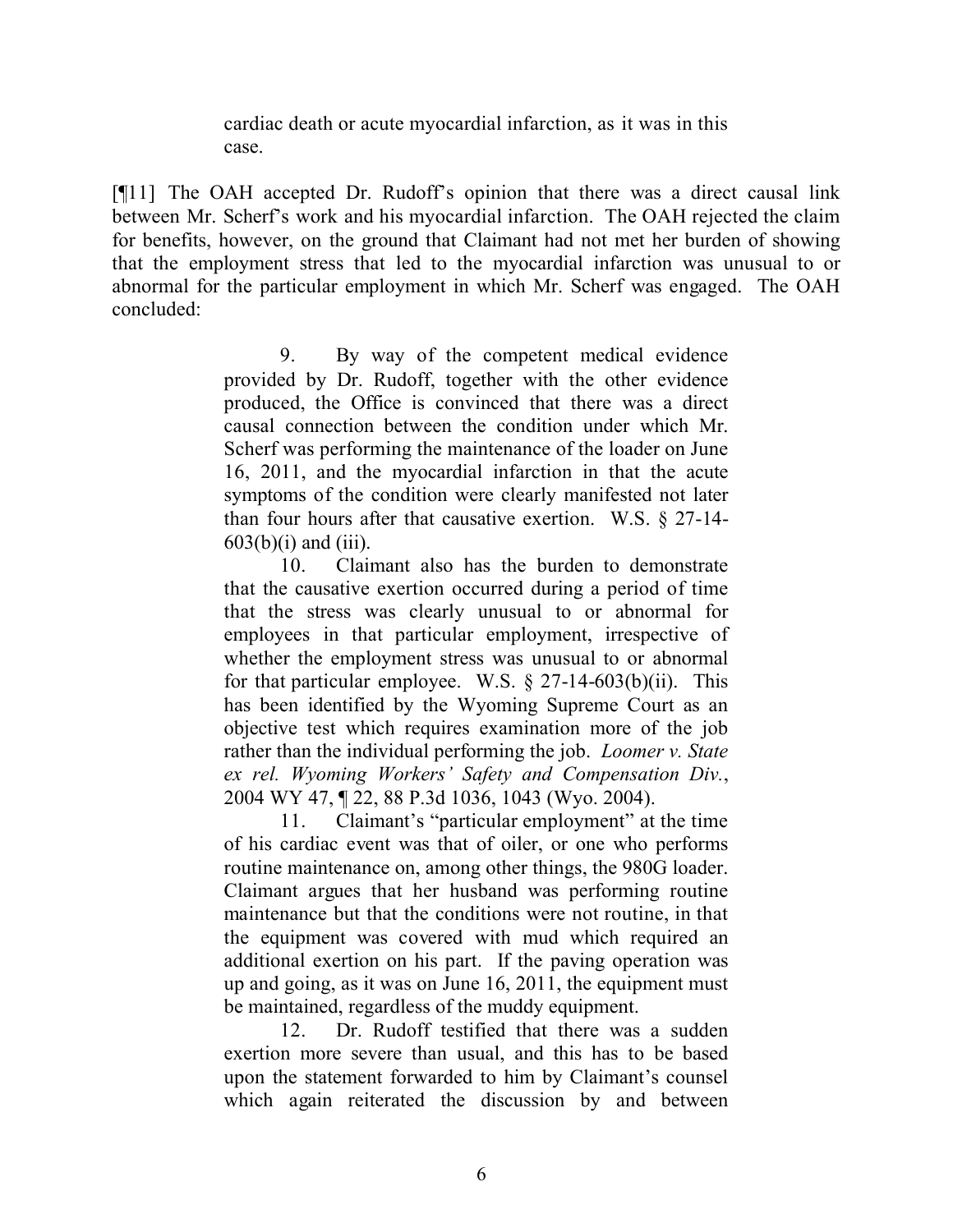Claimant and her husband on the night of the 16th regarding the condition of the loader that day (encrusted with mud). The Office is not convinced, however, that the cardiologist demonstrated the appropriate foundation for this opinion or otherwise expressed a sound understanding of what it was that oilers or heavy equipment operators do in order to give a legitimate opinion that Mr. Scherf exerted himself in a more severe than usual manner than oilers generally experience.

13. Even if Mr. Scherf had to exert himself more than usual in opening and closing the panel to access the loader's engine oil on the day in question, while it may have been an employment stress unusual or abnormal for him, the Office is not convinced that it was clearly unusual or abnormal for oilers in this industry. This is the reason why Claimant's claim must fail.

14. The Office does not base its decision in any way upon the fact that Claimant had numerous cardiac risk factors at the time of his heart attack. The decision is based upon the fact that Claimant was doing nothing unusual or abnormal for an oiler when the heart attack occurred.

[¶12] Claimant appealed the OAH decision to the district court, and the district court affirmed. Claimant thereafter timely filed her notice of appeal to this Court.

# **STANDARD OF REVIEW**

[¶13] This Court reviews a district court's decision on an administrative decision as though the case came directly from the administrative agency. *Stevens v. State ex rel. Dep't of Workforce Servs., Workers' Safety & Comp. Div.*, 2014 WY 153, ¶ 30, 338 P.3d 921, 928 (Wyo. 2014) (citing *Hirsch v. State ex rel. Wyo. Workers' Safety & Comp. Div.*, 2014 WY 61, ¶ 33, 323 P.3d 1107, 1115 (Wyo. 2014)). Our review is governed by the Wyoming Administrative Procedure Act, which provides:

> (c) To the extent necessary to make a decision and when presented, the reviewing court shall decide all relevant questions of law, interpret constitutional and statutory provisions, and determine the meaning or applicability of the terms of an agency action. In making the following determinations, the court shall review the whole record or those parts of it cited by a party and due account shall be taken of the rule of prejudicial error. The reviewing court shall:

> > (i) Compel agency action unlawfully withheld or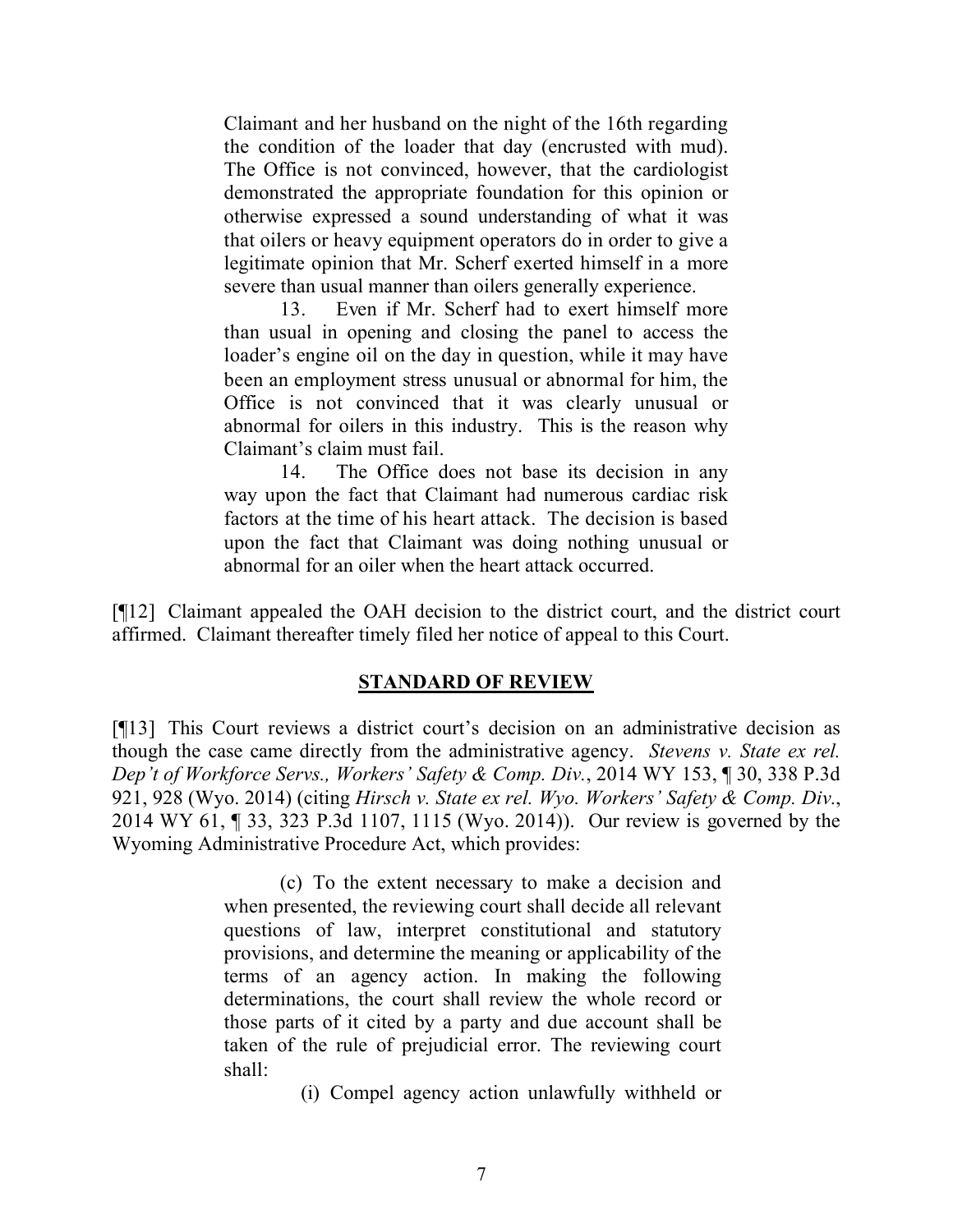unreasonably delayed; and

(ii) Hold unlawful and set aside agency action, findings and conclusions found to be:

(A) Arbitrary, capricious, an abuse of discretion or otherwise not in accordance with law;

(B) Contrary to constitutional right, power, privilege or immunity;

(C) In excess of statutory jurisdiction, authority or limitations or lacking statutory right;

(D) Without observance of procedure required by law; or

(E) Unsupported by substantial evidence in a case reviewed on the record of an agency hearing provided by statute.

Wyo. Stat. Ann. § 16–3–114(c) (LexisNexis 2015).

[¶14] Under the Wyoming Administrative Procedure Act, we review an agency's findings of fact by applying the substantial evidence standard. *Jacobs v. State ex. rel. Wyo. Workers' Safety & Comp. Div.*, 2013 WY 62, ¶ 8, 301 P.3d 137, 140-41 (Wyo. 2013); *Dale v. S & S Builders, LLC*, 2008 WY 84, ¶ 22, 188 P.3d 554, 561 (Wyo. 2008). Substantial evidence means relevant evidence that a reasonable mind might accept as adequate to support a conclusion. *Jacobs*, ¶ 8, 301 P.3d at 141; *Bush v. State ex rel. Workers' Comp. Div.*, 2005 WY 120, ¶ 5, 120 P.3d 176, 179 (Wyo. 2005). "'Findings of fact are supported by substantial evidence if, from the evidence preserved in the record, we can discern a rational premise for those findings.'" *Kenyon v. State ex rel. Wyo. Workers' Safety & Comp. Div*., 2011 WY 14, ¶ 11, 247 P.3d 845, 849 (Wyo. 2011) (quoting *Bush*, ¶ 5, 120 P.3d at 179).

[¶15] Under the substantial evidence standard, a hearing examiner has wide latitude to "determine relevancy, assign probative value, and ascribe the relevant weight given to the evidence presented," including medical evidence and opinion. *Spletzer v. Wyo. ex rel. Wyo. Workers' Safety & Comp. Div.*, 2005 WY 90, ¶ 21, 116 P.3d 1103, 1112 (Wyo. 2005) (citing *Clark v. State ex rel. Wyo. Workers' Safety & Comp. Div.*, 934 P.2d 1269, 1271 (Wyo. 1997)). This Court will only overturn a hearing examiner's determinations if they are "clearly contrary to the great weight of the evidence." *Taylor v. State ex rel. Wyo. Workers' Safety & Comp. Div.*, 2005 WY 148, ¶ 16, 123 P.3d 143, 148 (Wyo. 2005) (quoting *Hurley v. PDQ Transp., Inc.*, 6 P.3d 134, 138 (Wyo. 2000)). We recognize that a hearing examiner may disregard evidence found to be "evasive, equivocal, confused, or otherwise uncertain." *Id.* (quoting *Krause v. State ex rel. Wyo. Workers' Comp. Div.*, 803 P.2d 81, 83 (Wyo. 1990)). "If, in the course of its decision making process, the agency disregards certain evidence and explains its reasons for doing so based upon determinations of credibility or other factors contained in the record, its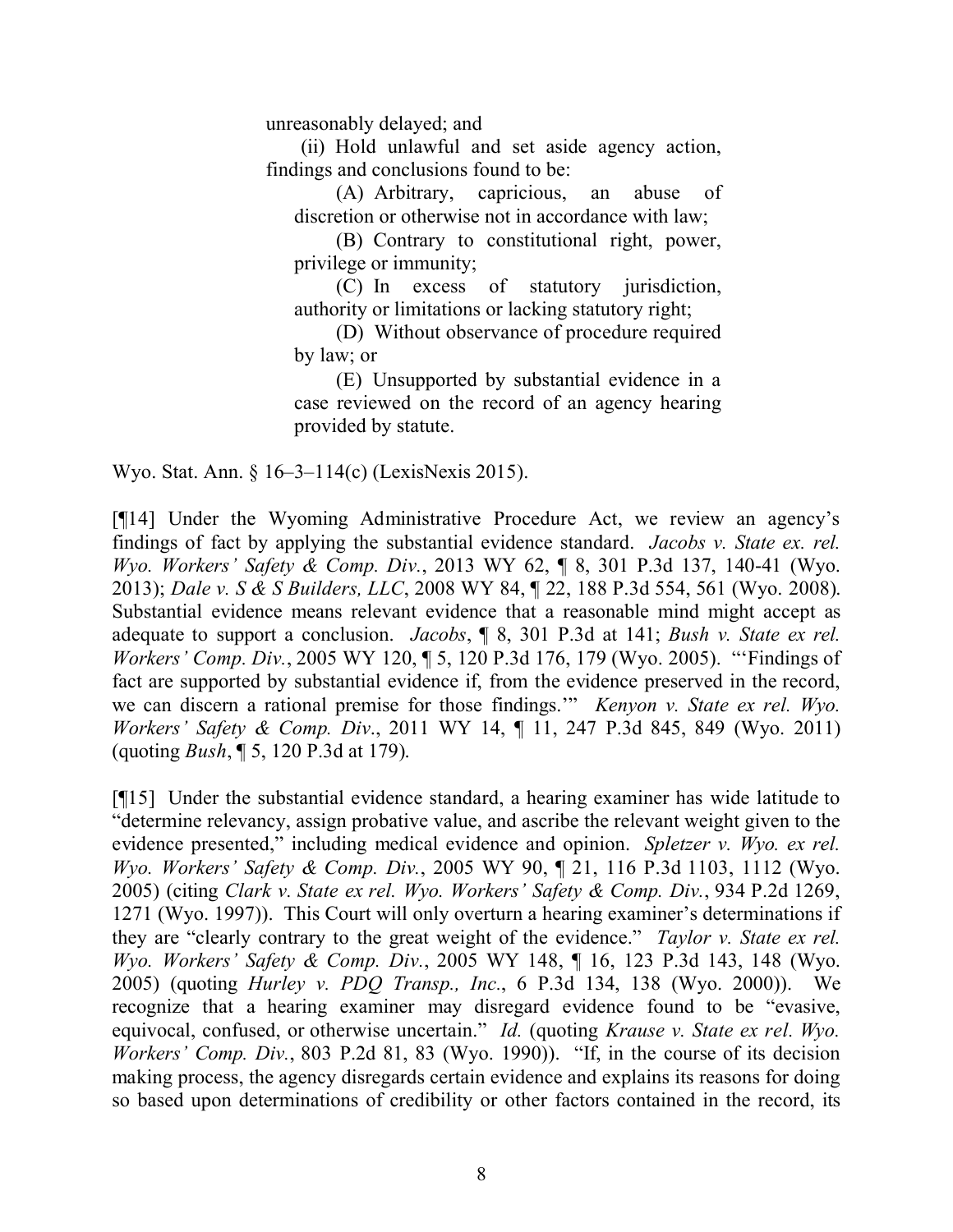decision will be sustainable under the substantial evidence test." *Dale*, 2008 WY 84, ¶ 22, 188 P.3d at 561.

[¶16] Regarding a determination that claimant did not meet his or her burden of proof, we have stated:

> If the hearing examiner determines that the burdened party failed to meet his burden of proof, we will decide whether there is substantial evidence to support the agency's decision to reject the evidence offered by the burdened party by considering whether that conclusion was contrary to the overwhelming weight of the evidence in the record as a whole. \* \* \* Importantly, our review of any particular decision turns not on whether we agree with the outcome, but on whether the agency could reasonably conclude as it did, based on all the evidence before it.

*Workers' Comp. Claim of Vernon Bailey v. Wyo. ex rel. Dep't of Workforce Servs.,* 2015 WY 20, ¶ 11, 342 P.3d 1210, 1213 (Wyo. 2015) (quoting *Dale*, ¶ 22, 188 P.3d at 561).

[¶17] The arbitrary and capricious standard of review is used as a "safety net" to catch agency action that prejudices a party's substantial rights or is contrary to the other review standards, but is not easily categorized to a particular standard. *Jacobs*, ¶ 9, 301 P.3d at 141. "The arbitrary and capricious standard applies if the agency failed to admit testimony or other evidence that was clearly admissible, or failed to provide appropriate findings of fact or conclusions of law." *Id.* "'We review an agency's conclusions of law *de novo,* and will affirm only if the agency's conclusions are in accordance with the law.'" *Kenyon*, ¶ 13, 247 P.3d at 849 (quoting *Moss v. State ex rel. Wyo. Workers' Safety & Comp. Div.*, 2010 WY 66, ¶ 11, 232 P.3d 1, 4 (Wyo. 2010)).

# **DISCUSSION**

[¶18] Work related coronary injuries or conditions are compensable if certain statutory conditions are met:

> Benefits for employment-related coronary conditions except those directly and solely caused by an injury, are not payable unless the employee establishes by competent medical authority that:

> > (i) There is a direct causal connection between the condition under which the work was performed and the cardiac condition; and

> > > (ii) The causative exertion occurs during the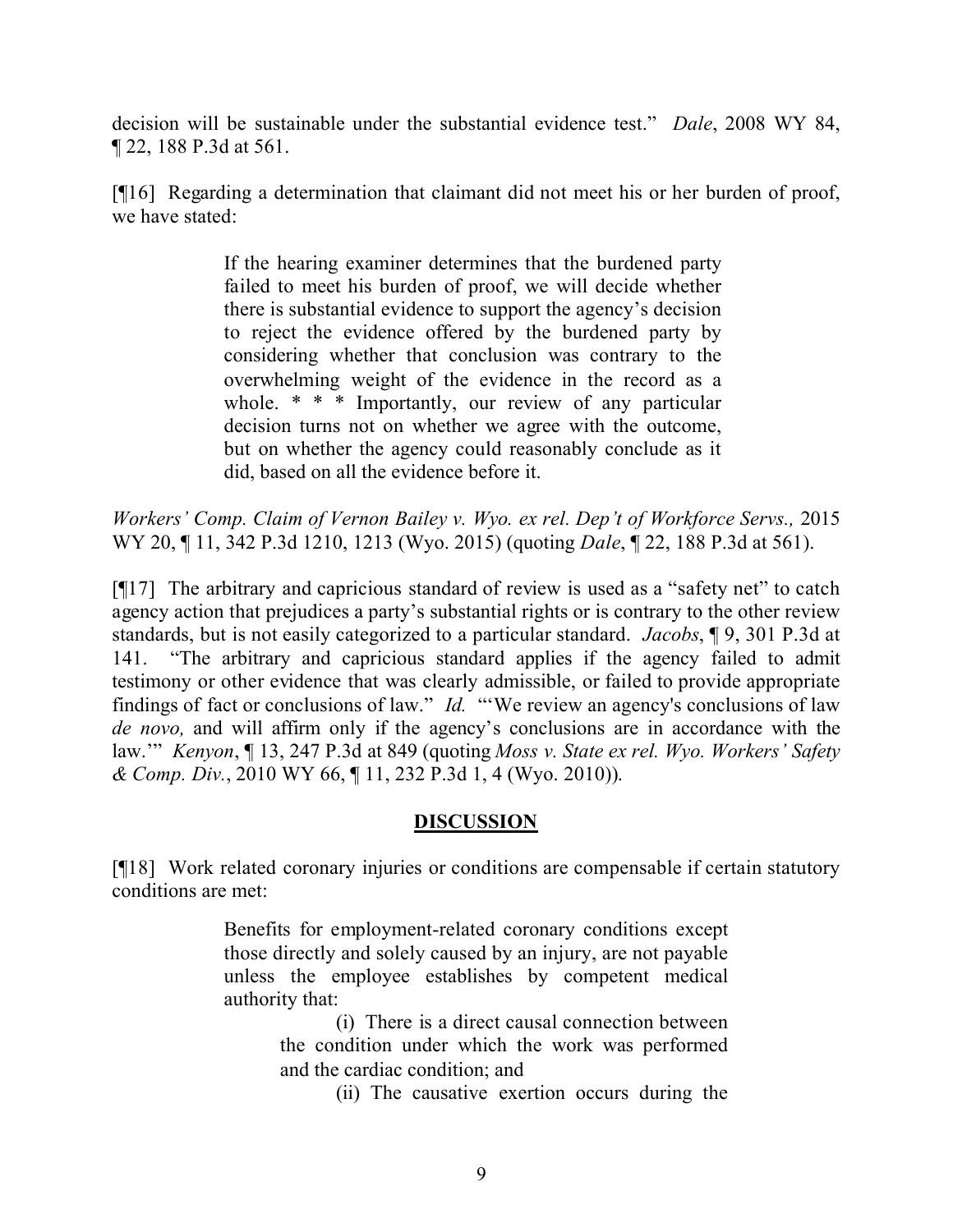actual period of employment stress clearly unusual to or abnormal for employees in that particular employment, irrespective of whether the employment stress is unusual to or abnormal for the individual employee; and

(iii) The acute symptoms of the cardiac condition are clearly manifested not later than four (4) hours after the alleged causative exertion.

Wyo. Stat. Ann. § 27-14-603(b) (LexisNexis 2015).

[¶19] The OAH concluded that Claimant met her burden of proving the first and third conditions. The element we are therefore concerned with is the second element, which in this case presents the question whether the causative exertion that caused Mr. Scherf's heart attack occurred during a period of employment stress that was unusual to or abnormal for an oiler. That is, was the exertion that Mr. Scherf had to use to open and close the access panel/fender on the front end loader unusual to or abnormal for an oiler?

[¶20] To answer this question, we use an objective test that examines only whether the employment stress causing the heart attack was abnormal or unusual for the particular employment. *Loomer v. State ex rel. Wyo. Workers' Safety & Comp. Div.*, 2004 WY 47, ¶ 22, 88 P.3d 1036, 1043 (Wyo. 2004). The objective test "does not focus on the activities or characteristics of an individual employee." *Id*. (quoting *State ex rel. Wyo. Workers' Comp. Div. v. Harris*, 931 P.2d 255, 259 (Wyo. 1997)). Instead, the test "compares the employee's specific exertion to the usual exertion of *other employees engaged in the same or similar activity*." *Loomer*, ¶ 17, 88 P.3d at 1042 (citing *Matter of Desotell*, 767 P.2d 998, 1001 (Wyo. 1989)) (emphasis in original).

[¶21] We note at the outset of our review that the hearing examiner made numerous findings of fact and conclusions of law, but he made very few findings purporting to weigh the evidence or determine witness credibility. The Division, however, has disputed the suggestion that the findings are so inadequate as to preclude review. In its brief on appeal, it argues (with citations removed):

> Mrs. Scherf also takes issue that the hearing examiner made an inadequate determination on the exertion expended by Mr. Scherf. The sole evidence presented on this issue was Mrs. Scherf's testimony. The hearing examiner set forth the conversation Mrs. Scherf had with her husband on June 16th. As the hearing examiner explained, Mr. Scherf found it "very hard" to get the loader panel off due to dried mud. With only the testimony of Mrs. Scherf to support the amount of exertion, the hearing examiner believed that Mr. Scherf may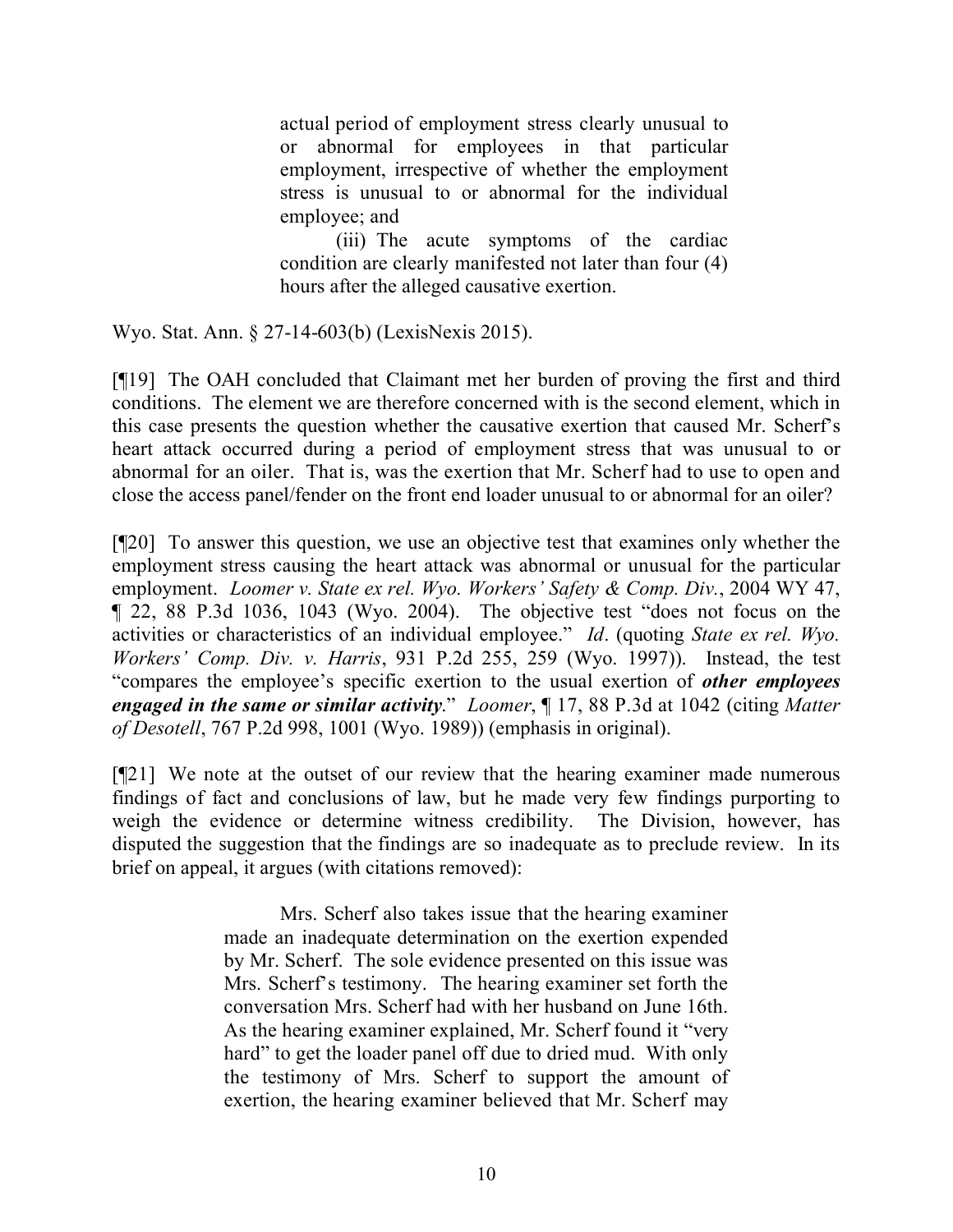have exerted considerable effort. Ultimately though, the hearing examiner found that any extra exertion was specific to Mr. Scherf and not abnormal or unusual to the general industry.

[¶22] We accept the Division's contention that the hearing examiner implicitly accepted Claimant's testimony and Mr. Scherf's reported difficulty in opening and closing the loader's access panel in his conclusion of law paragraph 13:

> 13. Even if Mr. Scherf had to exert himself more than usual in opening and closing the panel to access the loader's engine oil on the day in question, while it may have been an employment stress unusual or abnormal for him, the Office is not convinced that it was clearly unusual or abnormal for oilers in this industry. This is the reason why Claimant's claim must fail.

[¶23] We turn then to our objective test for determining whether Mr. Scherf's exertion was unusual to or abnormal for an oiler, which we apply by comparing Mr. Scherf's specific exertion to the usual exertion of the other employees engaged in that same or a similar activity. *See Loomer*, ¶ 17, 88 P.3d at 1042. Based on application of this test, we conclude that the hearing examiner's conclusion is contrary to the overwhelming weight of the evidence.

[¶24] Every Mountain Construction employee who testified concerning the exertion required to service a loader and, in particular, to open and close the loader's access panel, testified that it is not generally a physically demanding or difficult task.

[¶25] Mike Frost, president of Mountain Construction, testified:

Q. Getting back to the oiler position, is it a very strenuous position or job?

A. It's not real strenuous. It's an active job, hands on. I guess it can be a little bit strenuous packing oil and a few things.

Q. So doing the servicing on the loaders, is that strenuous?

A. No.

Q. Based upon what Sharen had said, can you figure out what panel we're talking about that was caked over in mud?

A. It had to be the fender. It would have had to be the fender. It's about the only thing that could collect mud.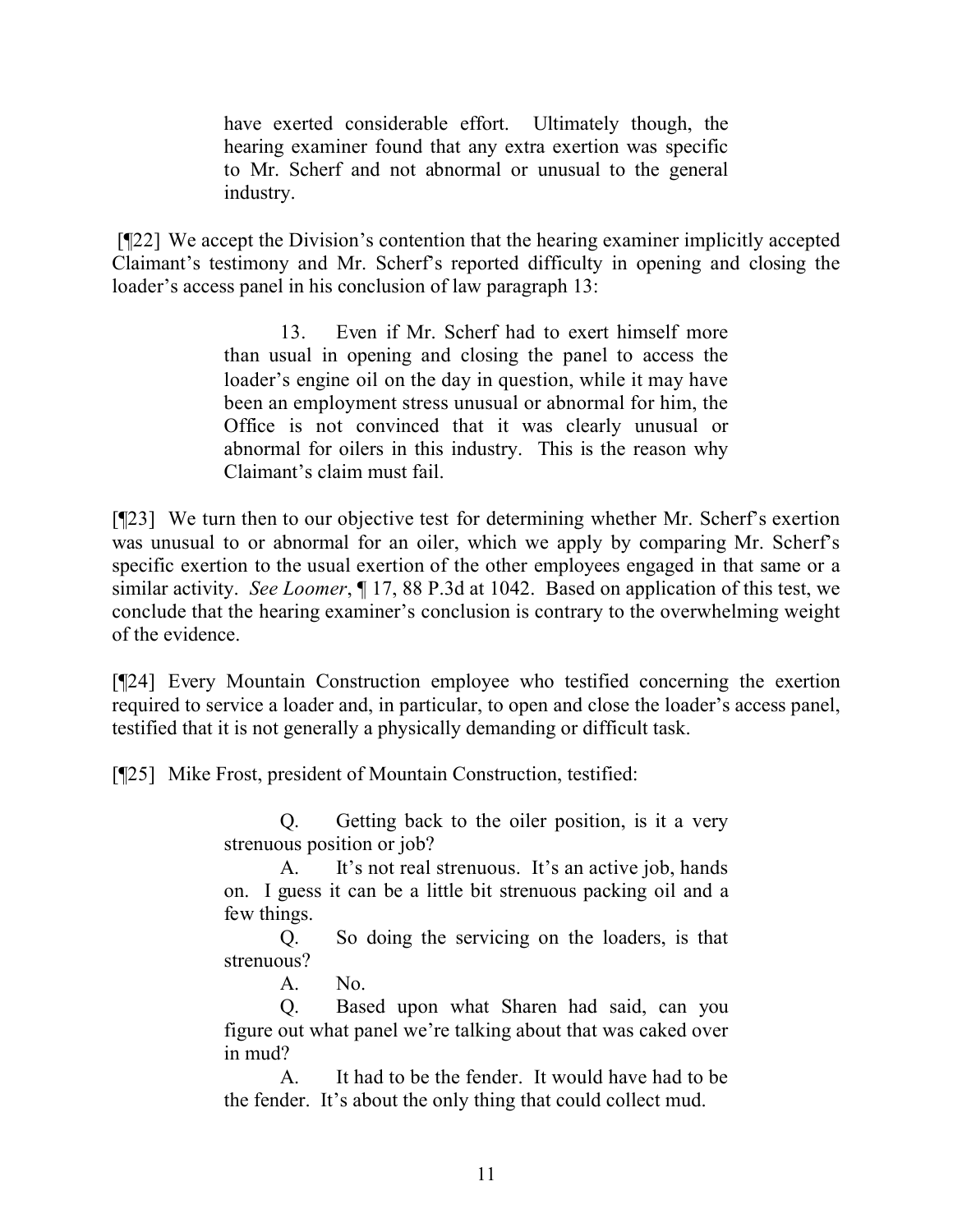Q. What do you have to remove – do you have to remove the fender to access something to do servicing?

A. Pull the latch and the hinges open. Then there's a little panel that hinges to gain access to the oil, plugs, filter, and everything.

 $Q.$  To take the fender  $-$  is the fender on a hingetype thing?

A. Yes.

Q. Does that take much effort at all?

A. It takes a few yanks, you know, to get it sliding. It's got a guide that helps support the fender when it operates. It just slides on it. With a few yanks or a pry bar you can get it open.

Q. Have you ever had it stick on you where you had to pull on it really hard and it gave you a lot of trouble?

A. I never had to open that one, I don't believe. I just observed it. I hadn't seen it ever stick, no.

\* \* \*

Q. And so when Bob was saying to his wife that the panel was stuck and covered with mud, that he had a hard time opening it and even a harder time closing it, that would be unusual for that piece of equipment?

A. Yes.

[¶26] Eric Smith, Mountain Construction's hot plant superintendant, testified:

Q. In the normal day-to-day servicing of the loader, is there anything that you really have to strain very much on?

A. No, not day-to-day. It just gets greased usually once a day. We have air greasers. That's usually at night too when we get it done or sometimes in the morning. A lot of times the loader operator does his own greasing anyway.

Q. In that 25-hour servicing, is there anything very strenuous about it?

A. No, not really.

Q. Is that something that if nobody was around and you were around, that you would do?

A. Yes.

Q. So you've done it many times before yourself?

A. Yes.

Q. Anything about it that you found very strenuous?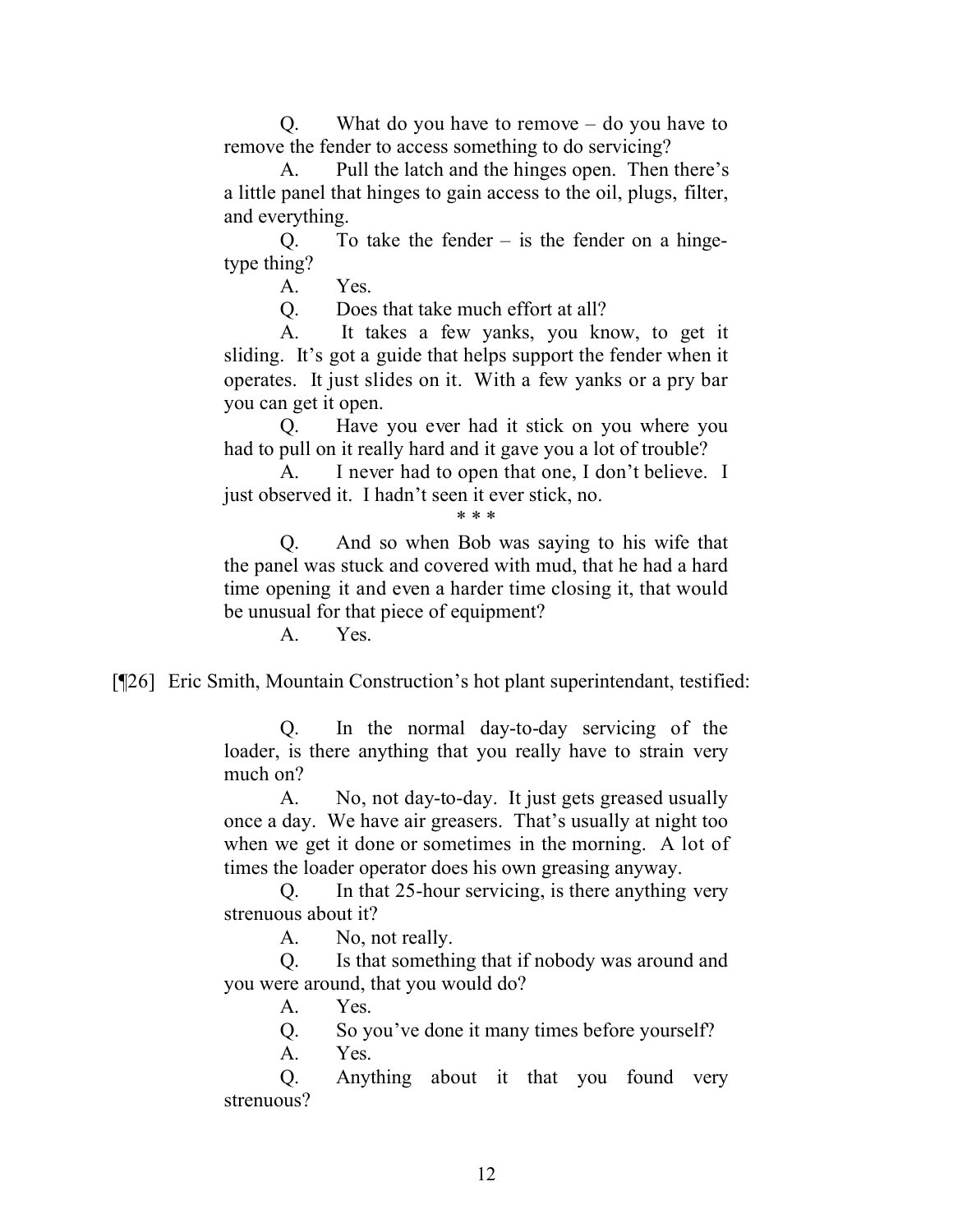A. No.

\* \* \*

Q. Have you ever known the fenders or any of these access panels to be corroded or not able to shut?

A. Not so much. I mean, they all – not that I would think was too bad anyway.

Q. Have you ever noticed it to be that way – in such a way that it would cause you problems getting any of the things opened or closed?

A. Not that I have done or observed.

[¶27] Jerry Tilley, an oiler for Mountain Construction, testified:

Q. We'll go back to the loader. As far as opening the two fenders, and there's an access panel, we showed some videos of it this morning, is that something that an oiler would routinely have to do to perform maintenance on this machine?

A. You have to open that fender to change the oil on it.

Q. And there wouldn't be anything unusual or abnormal about having to open those panels?

A. Not for me it wasn't.

[¶28] Eric Schaefer, a superintendant for Mountain Construction, testified:

Q. When you're performing maintenance on the loader, is it unusual to have it stick so that you have to strain and stress with opening up the fender?

A. I mean, yeah. There's a million different circumstances that a loader could be in, you know, and there could be a time where it is strenuous to open it. Unusual, yes. I have never had a problem opening it. \* \* \*

Q. In fact, are you aware of anybody who really had difficulties opening or closing those?

A. No.

\* \* \*

Q. And the same thing is true on the other side, you have to exert some force to get the fender to open up, don't you?

> A. Yes. \* \* \*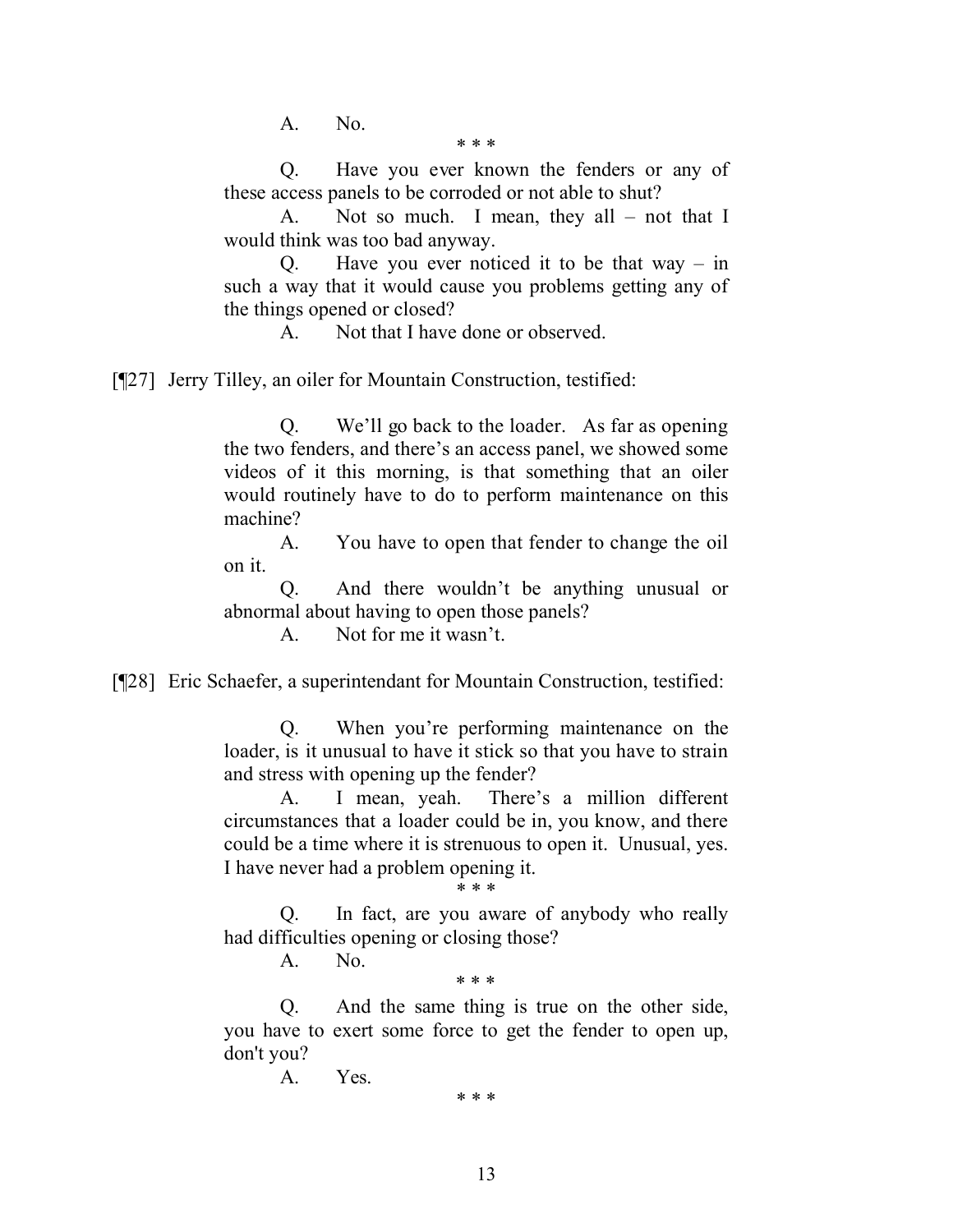Q. So when you open up the fender, it's still a pretty simple thing to just pull it open, correct? A. Correct. Q. And if it's stuck, that would be unusual, correct? A. Yes.

[¶29] The overwhelming weight of the evidence establishes that it was unusual or abnormal to encounter an access panel that is stuck or physically "very hard" to open or close. The remaining question is whether the record supports the hearing examiner's conclusion that any difficulty Mr. Scherf experienced was unique to him—owing apparently to Mr. Scherf's personal and subjective physical abilities. We again conclude that the overwhelming weight of the evidence demands the opposite conclusion.

[¶30] Claimant testified that Mr. Scherf was 6'4", weighed approximately 225 pounds, was physically active at home, working on irrigation, gardening and fencing, and had no difficulty lifting. She further testified that they talked daily and he had no complaints about his job as an oiler and really liked what he was doing. Mike Foster, president of Mountain Construction, testified that Mr. Scherf was physically able to do his work and he had never known Mr. Scherf to complain about having any physical problems performing his work. Eric Smith, Mountain Construction's hot plant superintendant and Mr. Scherf's supervisor, testified:

> Q. Did you observe Bob doing his job during that period of time in June?

> A. Yeah, from what I could. I think it was only a few days. He's done it before, even before June.

> Q. So servicing the loader that's there was something that he had done before?

> > A. Yes.

Q. And would you say he was very familiar with that job?

A. Yes.

Q. And was he familiar with the loader?

A. Yes.

Q. Did he ever have any problems when he was servicing the loader that you noticed?

A. No.

Q. Did he ever have any problems with opening the fender or  $-$  well, let's just go with that, opening the fender?

A. No, not that I observed.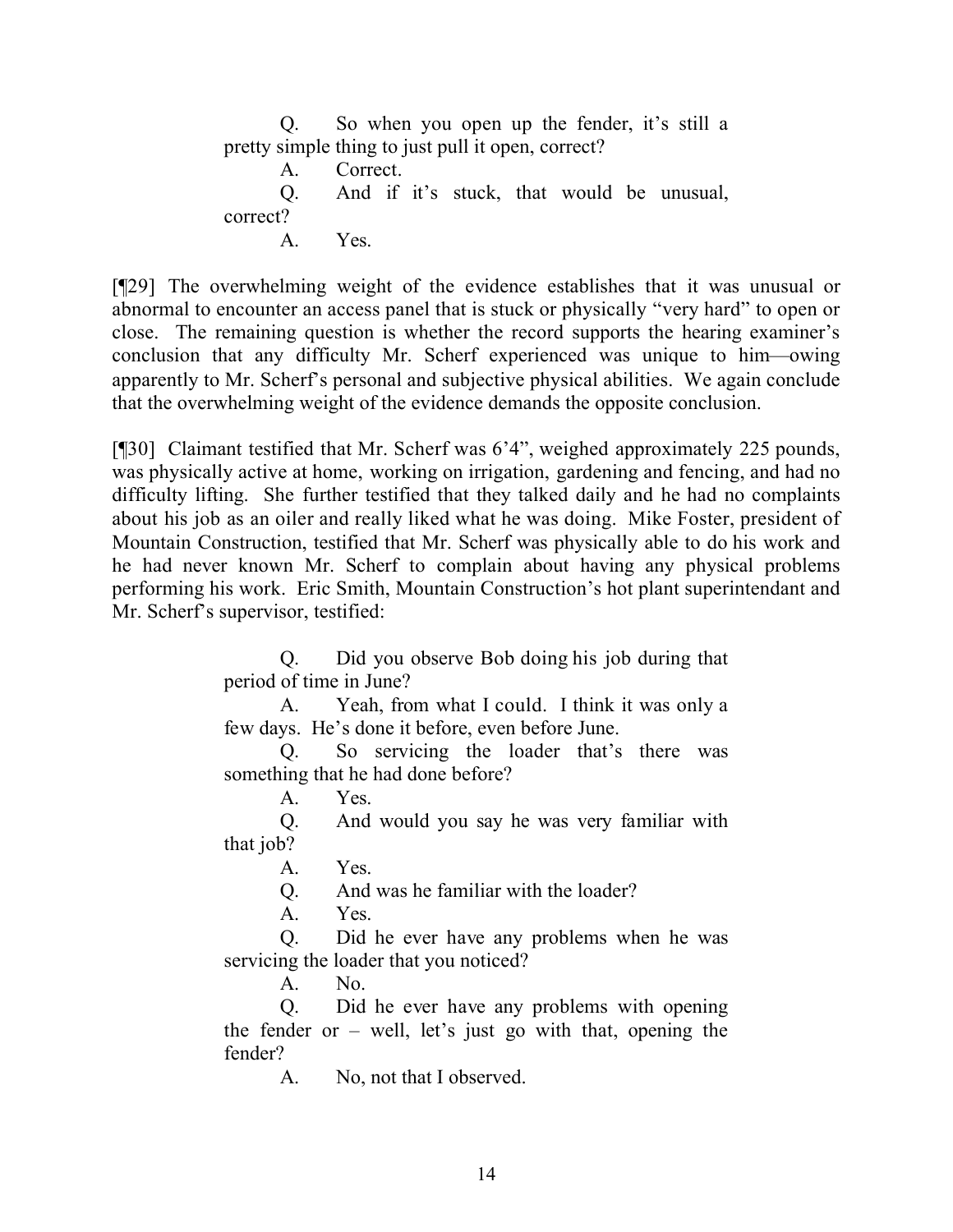Q. Did he ever have any problems with the interior panel underneath the fender that you needed to open up to service the stuff?

A. Not that I'm aware of.

[¶31] Eric Smith further testified that he was fifty years old, 5'10", and weighed 225 to 230 pounds. In comparing his physical ability with that of Mr. Scherf, he testified:

> Q. What about his strength, how would you rate his strength?

> A. He would probably do about mostly what I would be able to do.

> > Q. Do you consider yourself very strong?

A. Average, I guess. I'm not exceptionally strong.

Q. You're average for the type of construction work among the work crew you work with?

A. Yeah, for my age and for my job. Mine is not quite as physical as other ones most of the time. I guess it gets real physical when we're moving a hot plant. That's when I do the most work as far as physically.

Q. And would Bob help you move the plant as well?

A. Yeah.

Q. What's involved in moving a plant? What's so physical about it?

A. It depends on what you're doing. You've got to disassemble it and load it on trucks and move it to the next one and set it up. There's various jobs. The laborers come and – there's quite a few people – crews that do it.

Q. Is there lifting involved?

A. Yeah.

Q. Of like how many pounds?

A. A hundred pounds or so. If it gets too heavy, you can get equipment to do it.

Q. Did Bob have any trouble moving up to a hundred pounds?

A. I don't know if he ever really – not any more than anybody else I guess. He didn't usually have to do too much of that.

Q. But he would dive in and do his part?

A. Yeah.

Q. Did you ever notice him having any problems physically?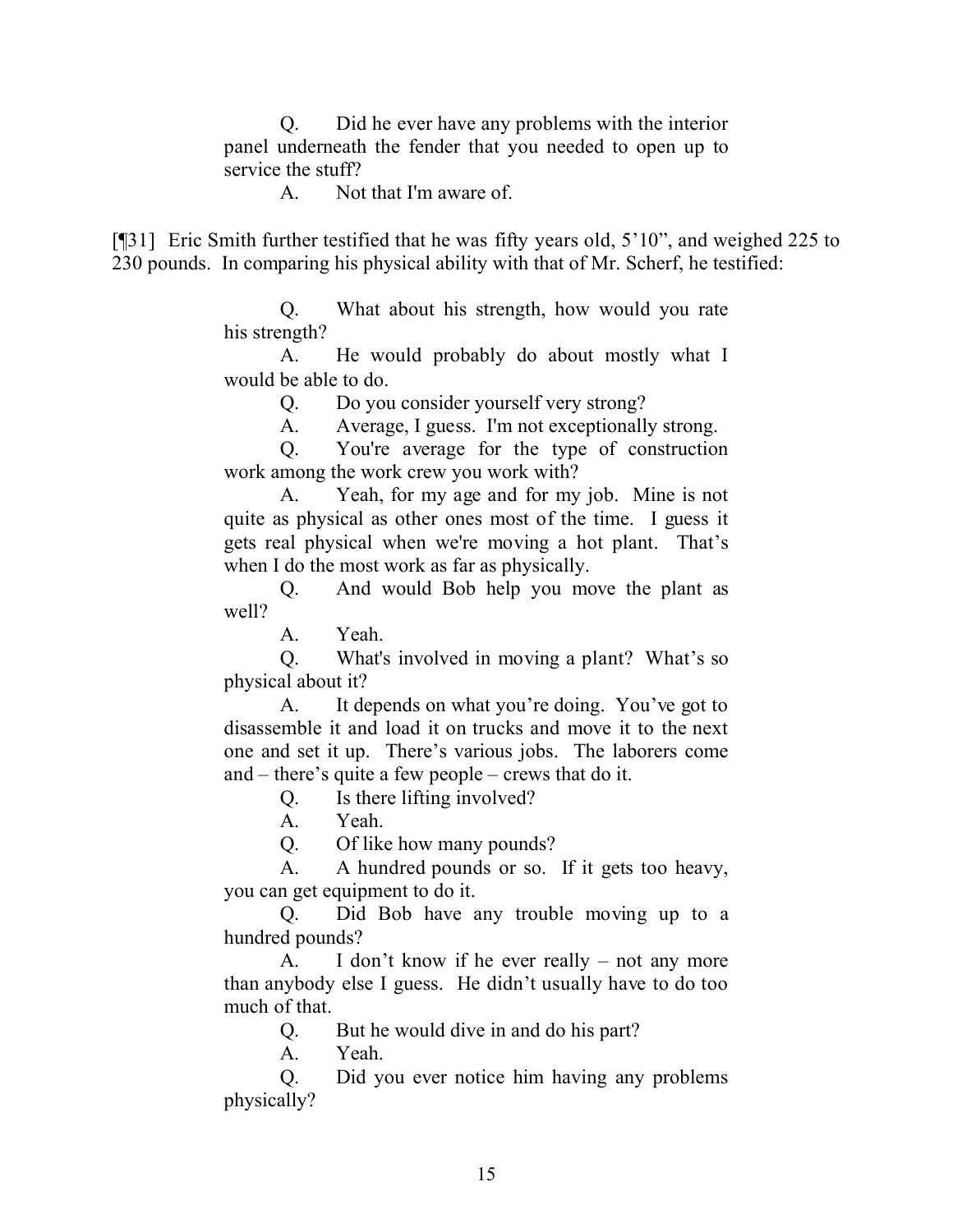A. No.

[¶32] Eric Shaefer, a superintendant for Mountain Construction, testified:

Q. Did Mr. Scherf ever complain to you or did you ever overhear him complaining about difficulties performing this job as an oiler?

A. No. Q. He had only been performing it for a few days, hadn't he? A. Yes. Q. But he had performed maintenance on the loader prior to that? A. Yes.

[¶33] The record contains no evidence contradicting the foregoing evidence that Mr. Scherf was physically able to perform his job and had no complaints concerning the effort required in performing the tasks of an oiler. There is simply no evidence in the record to support the hearing examiner's conclusion that if Mr. Scherf experienced an unusual employment stress, it was due to his own individual circumstances.

[¶34] As a final matter, we address two findings in the OAH order that seem to suggest that an accumulation of mud on the loader would not have made the panel difficult to open and close. The hearing examiner found:

> 25. Mr. Tilley, who worked on the crusher, had changed the oil many times on the 980G loader. He testified that he didn't really remember seeing mud about the upper fenders or not, and that he probably didn't pay close attention to it, but certainly did not remember mud being so bad that he had trouble opening or closing the latch. He considered the changing of the oil on the piece of equipment to be routine and normal. Testimony of Mr. Tilley.

> 26. Images and a video of the loader in question were admitted into evidence as Exhibit S-G. An electric motor opens the engine hood and [the] fenders on the left and right front side which are opened by pulling on a latch, after which it opens by way of hinges revealing a small panel which unhinges which is opened to gain access. \* \* \* The photographs and video of the loader admitted into evidence were taken in January 2013. Testimony of Mr. Tilley and Mr. Schafer. Some mud is noted to be on the equipment but this did not result in any apparent difficulty in opening and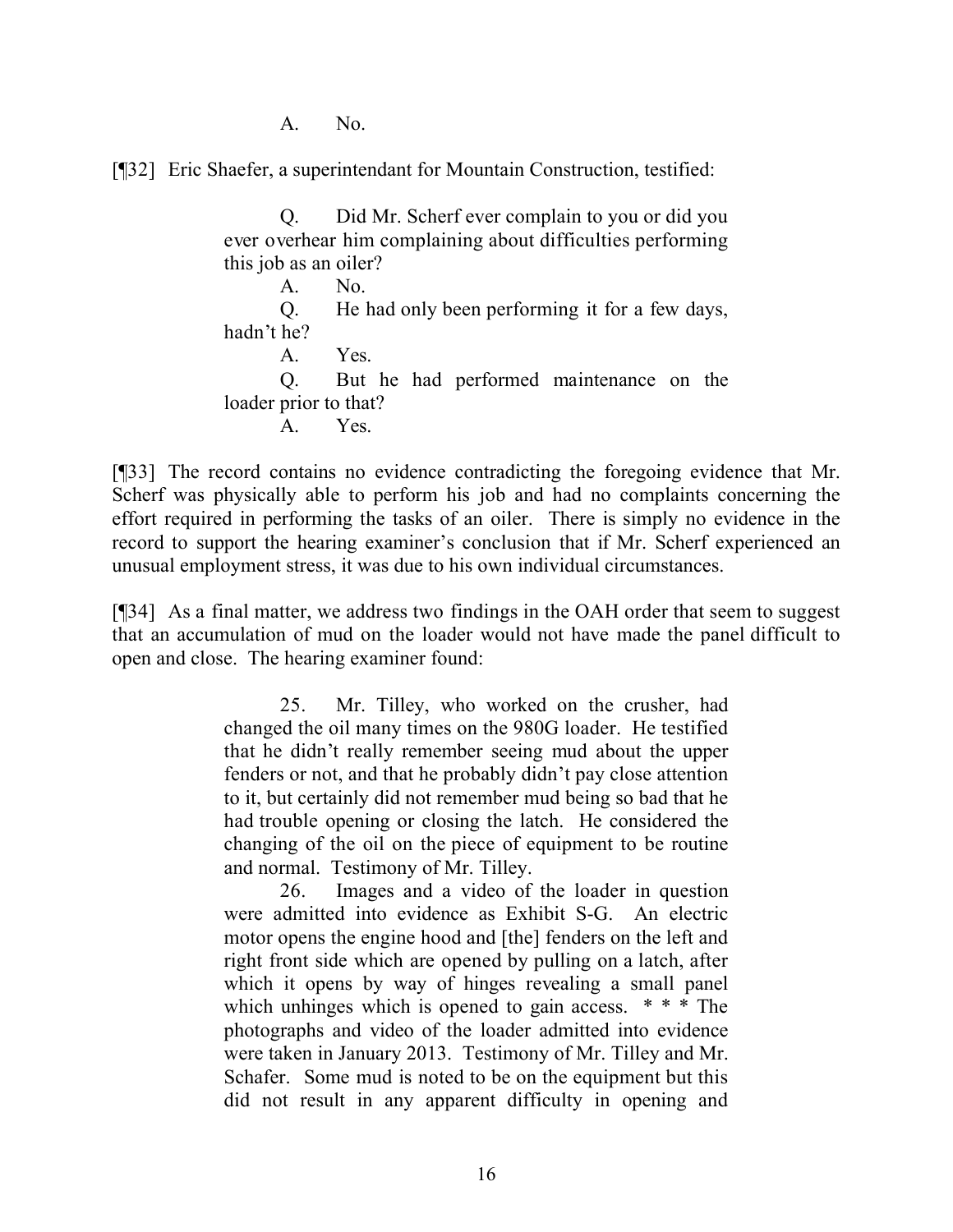closing the latch for the individual demonstrating how it was done. Exhibit S-G.

[¶35] First, with respect to the findings in paragraph 26, the video referenced was taken, as indicated, about a year and a half after Mr. Scherf's June 16, 2011 heart attack. No testimony was offered to describe the condition of the loader on June 16, 2011 or to correlate its condition on that date with the condition reflected in the video. In short, no foundation was offered to suggest that the images viewed on the video bore any resemblance to the condition of the loader on June 16, 2011. Thus, while the video may have been instructional, it was of no relevance to the question of the conditions encountered by Mr. Scherf and their difficulty.

[¶36] With respect to Mr. Tilley's testimony referenced in paragraph 25, the finding appears to suggest a reference to the date of Mr. Scherf's heart attack. In fact, the testimony came in response to questions about the January 2013 photographs of the loader:

> Q. Have you ever – well, there's some photographs laying on the bench there in front of you. Those are copies of some photos that are marked as Exhibit State G. That very first one that's marked 48, what is that that that's showing a picture of?

A. There?

Q. Yes, sir.

A. That looks like the latch on the fenders.

Q. You weren't there the day these photographs were taken in January, were you?

A. I was there, but I wasn't  $-$  I was on the job, but not by the machine.

Q. I'm looking at this photograph and I can see some mud spattered up there. The part that we're looking at is the upper part of the fender, is it not?

A. Yeah.

Q. Right where the fender breaks away?

A. Where the latch is.

Q. And the latch has got a little bit of mud on it, doesn't it, there?

A. Probably. It looks like mud.

Q. Have you seen much more mud than that on that particular part of this loader?

A. I've never paid that close attention.